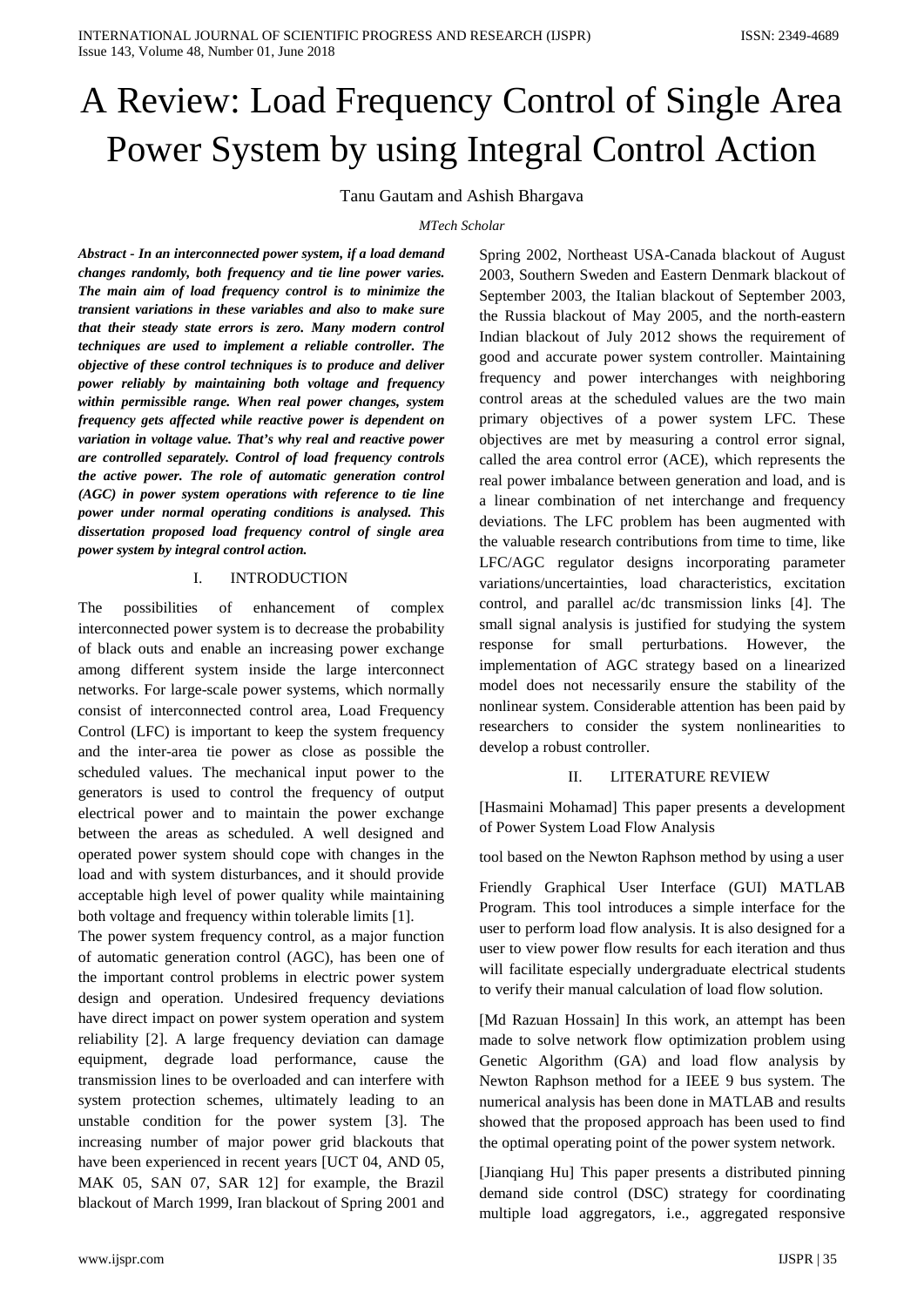loads, to provide frequency regulation services. Specifically, a leader-following communication protocol is considered for the load aggregators in which there is a centralized pinner (leader) and multiple load aggregators (followers).

[Sunitha R] In this paper multi-layer feed forward artificial neural network (MLFFN) and radial basis function network (RBFN) are proposed to implement the online module for power system static security assessment.

[Pudi Sekhar] In the present work the Newton Raphson load flow method is used for the power system contingency ranking for the line outage based on the Active power and Voltage performance index.

# III. AUTOMATIC LOAD FREQUENCY **CONTROL**

The successful operation of interconnected power systems requires the matching of total generation with total load demand and associated system losses. With time, the operating point of a power system changes, and hence, these systems may experience deviations in nominal system frequency and scheduled power exchanges to other areas, which may yield undesirable effects. In actual power system operations, the load is changing continuously and randomly [11]. The ability of the generation side to track the changing load is limited due to physical / technical consideration, causing imbalance between the actual and the scheduled generation quantities. This action leads to a frequency variation. The difference between the actual and the synchronous frequency causes mal operation of sophisticated equipment's like power converters by producing harmonics.

## IV. LOAD FREQUENCY CONTROL

In an electric power system, Load Frequency Control is a system to maintain reasonably uniform frequency, to divide the load between the generators, and to control the tie-line interchange schedules.

Load Frequency Problem: If the system is connected to numerous loads in a power system, then the system frequency and speed change with the characteristics of the governor as the load changes. If it's not required to maintain the frequency constant in a system then the operator is not required to change the setting of the generator. But if constant frequency is required the operator can adjust the velocity of the turbine by changing the characteristics of the governor when required. If a change in load is taken care by two generating stations running parallel then the complex nature of the system increases. The ways of sharing the load by two machines are as follow:

1) Suppose there are two generating stations that are connected to each other by tie line. If the change in load is either at A or at B and the generation of A is regulated so as to have constant frequency then this kind of regulation is called as Flat Frequency Regulation**.** 

2) The other way of sharing the load is that both A and B would regulate their generations to maintain the frequency constant. This is called parallel frequency regulation.

3) The third possibility is that the change in the frequency of a particular area is taken care of by the generator of that area thereby maintain the tie-line loading. This method is known as flat tie-line loading control.

4) In Selective Frequency control each system in a group is taken care of the load changes on its own system and does not help the other systems, the group for changes outside its own limits.

5) In Tie-line Load-bias control all the power systems in the interconnection aid in regulating frequency regardless of where the frequency change originates.

Mathematical Modeling of a Generator: With the use of swing equation of a synchronous machine to small perturbation, we have

$$
\frac{2H}{\omega}\frac{d^2\Delta\delta}{dt^2} = \Delta P_m - \Delta P_e
$$

Or in terms of small change in speed

$$
\frac{d\Delta \frac{\omega}{\omega_s}}{dt} = \frac{1}{2H} \left( \Delta P_m - \Delta P_e \right)
$$

Laplace transformation gives,

$$
\Delta\Omega(s) = \frac{1}{2Hs} \left( \Delta P_m(s) - \Delta P_e(s) \right)
$$



## Figure 1: Mathematical modelling block diagram for a generator

The mathematical modelling block diagram for a generator is shown in figure 1

### **REFERENCES**

[1] Hasmaini Mohamad, Zuhaina Zakaria, Muhamad Zulfakri Bin Mazlan, "Development of GUI Power